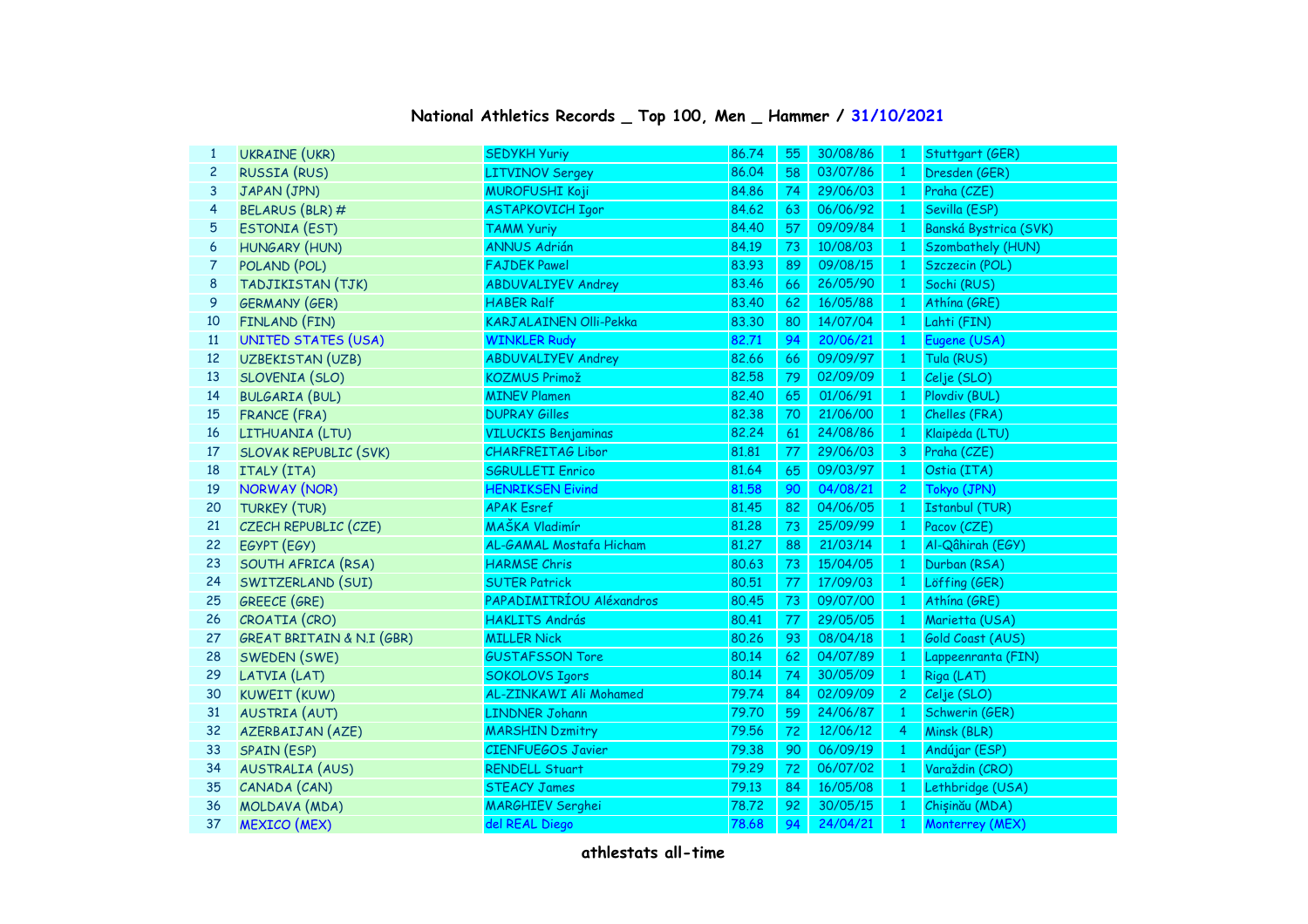| 38     | <b>BRAZIL (BRA)</b>        | <b>DOMINGOS Wagner</b>        | 78.63 | 83            | 19/06/16 | $\mathbf{1}$   | Celje (SLO)               |
|--------|----------------------------|-------------------------------|-------|---------------|----------|----------------|---------------------------|
| 39     | <b>QATAR (QAT)</b>         | <b>ELSEIFY Ashraf Amgad</b>   | 78.19 | 95            | 27/03/16 | $\mathbf{1}$   | Doha (QAT)                |
| 40     | GEORGIA (GEO)              | <b>SHAVERDASHVILI Iosif</b>   | 78.12 | 69            | 29/09/91 | $\mathbf{1}$   | Tbilisi (GEO)             |
| 41     | CUBA (CUB)                 | <b>JANET Roberto</b>          | 78,02 | 86            | 28/05/15 | $\mathbf{1}$   | La Habana (CUB)           |
| 42     | IRELAND (IRL)              | <b>HEGARTY Declan</b>         | 77,80 | 60            | 28/04/85 | $\mathbf{1}$   | Walnut (USA)              |
| 43     | ISRAEL (ISR)               | <b>DRYGOL Aleksandr</b>       | 77.70 | 66            | 01/06/16 | 1              | Jablonec nad Nisou (CZE)  |
| 44     | CHILE (CHI)                | <b>MANSILLA Humberto</b>      | 77.70 | 96            | 20/05/21 | $\mathbf{1}$   | Temuco (CHI)              |
| 45     | <b>KAZAKHSTAN (KAZ)</b>    | <b>LESOVOY Vladimir</b>       | 77.60 | 47            | 27/06/77 | $\mathbf{1}$   | Almaty (KAZ)              |
| 46     | ROMANIA (ROU)              | <b>BINDAR Nikolae</b>         | 77.60 | 56            | 01/06/86 | $\mathbf{1}$   | București (ROU)           |
| 47     | IRAN (IRI)                 | <b>MOUSAVI Kaveh</b>          | 77.40 | 92            | 08/07/16 | $\mathbf{2}$   | Zhirovichi (BLR)          |
| 48     | COSTA RICA (CRC)           | <b>SAWYERS Roberto</b>        | 77.15 | 86            | 12/06/16 | $\mathbf{1}$   | Liberec (CZE)             |
| 49     | ICELAND (ISL)              | ÖRN JÓNSSON Hilmar            | 77.10 | 96            | 27/08/20 | $\mathbf{1}$   | Hafnarfjörður (ISL)       |
| 50     | CHINA (CHN)                | <b>BI Zhong</b>               | 77.04 | 68            | 04/08/89 | $\mathbf{1}$   | Jinggangshan (CHN)        |
| 51     | <b>DENMARK (DEN)</b>       | <b>BIELECKI Jan</b>           | 77.02 | 71            | 08/09/02 | $\overline{c}$ | Bad Köstritz (GER)        |
| 52     | ALBANIA (ALB)              | <b>COLLAKU Dorian</b>         | 76.96 | 77            | 22/06/08 | $\mathbf{1}$   | Espoo (FIN)               |
| 53     | PORTUGAL (POR)             | <b>COSTA Vítor</b>            | 76.86 | 74            | 21/07/04 | $\mathbf{2}$   | Reims (FRA)               |
| 54     | NETHERLANDS (NED)          | <b>COMENENTIA Denzel</b>      | 76.80 | 95            | 18/04/19 | $\mathbf{2}$   | Torrance (USA)            |
| 55     | ARGENTINA (ARG)            | <b>CERRA Juan Ignacio</b>     | 76.42 | 76            | 25/07/01 | $\mathbf{1}$   | Trieste (ITA)             |
| 56     | CYPRUS (CYP)               | STATHELÁKOS Konstadínos       | 75.32 | 87            | 16/05/15 | $1 -$          | Trípoli (GRE)             |
| 57     | ALGERIA (ALG)              | <b>TOUMI Hakim</b>            | 74.76 | 61            | 08/08/98 | $1 -$          | El-Djezaïr (ALG)          |
| 58     | <b>TURKMENISTAN (TKM)</b>  | <b>MAMEDOV Mergen</b>         | 74.01 | 90            | 16/06/13 | $\mathbf{1}$   | Almaty (KAZ)              |
| 59     | KOREA (SOUTH) (KOR)        | <b>LEE Yun-chul</b>           | 73.77 | 82            | 08/07/17 | 3              | <b>Bhubaneshwar (IND)</b> |
| 60     | NEW ZEALAND (NZL) #        | <b>COOPER Angus</b>           | 73.10 | 64            | 23/01/94 | $\mathbf{1}$   | Hamilton (NZL)            |
| 61     | KIRZIGHISTAN (KGZ)         | <b>DAVYDOV Nikolay</b>        | 72.94 | 70            | 10/07/99 | $\mathbf{1}$   | <b>Bishkek (KGZ)</b>      |
| 62     | INDIA (IND)                | <b>SINGH Kamalpreet</b>       | 72.86 | 87            | 21/05/15 | 3              | Tucson (USA)              |
| 63     | TUNISIA (TUN)              | SOUID Saber                   | 72.66 | 81            | 12/08/06 | 2 <sup>1</sup> | <b>Bambous (MRI)</b>      |
| 64     | <b>BELGIUM (BEL)</b>       | <b>VERHEGGHE Marnix</b>       | 71.76 | 61            | 24/09/89 | $\mathbf{1}$   | Obourg (BEL)              |
| 65     | <b>ARMENIA (ARM)</b>       | <b>MARGARYAN Georg</b>        | 71.48 | 62            | 02/06/84 | 2 <sup>1</sup> | Riga (LAT)                |
| 66     | PUERTO RICO (PUR)          | <b>VEGA Jerome</b>            | 71.07 | 95            | 11/06/21 | $\mathbf{1}$   | Carolina (PUR)            |
| 67     | JAMAICA (JAM)              | <b>RAYNOR Caniggia</b>        | 70.93 | 90            | 24/06/17 | $\mathbf{1}$   | Kingston (JAM)            |
| 68     | <b>MOROCCO</b> (MAR)       | <b>BARID Driss</b>            | 70.73 | 86            | 01/06/13 | $\mathbf{1}$   | Rabat (MAR)               |
| 69     | <b>SAINT VINCENT (VIN)</b> | <b>SHALLOW Adonson</b>        | 70.22 | 86            | 19/03/11 | 1c2            | Lafayette (USA)           |
| 70     | LUXEMBURG (LUX)            | deRIDDER Jean-Charles         | 70.15 | $\mathbf{71}$ | 30/04/00 | $\mathbf{1}$   | Düdelingen (LUX)          |
| $71\,$ | CHINESE TAIPEI (TPE)       | HO Chin-Hsien                 | 69.68 | 76            | 26/05/02 | $\mathbf{1}$   | Taipei City (TPE)         |
| 72     | PHILIPPINES (PHI)          | <b>STUART Caleb</b>           | 68.66 | 90            | 13/03/15 |                | Fullerton (USA)           |
| 73     | <b>VENEZUELA (VEN)</b>     | <b>BELLO Aldo</b>             | 68.34 | 75            | 27/08/11 | $\mathbf{1}$   | Brežice (SLO)             |
| 74     | COLOMBIA (COL)             | DÍAZ Elías Mauricio           | 68.25 | 94            | 23/04/21 | $\mathbf{1}$   | Ibagué (COL)              |
| 75     | <b>MALAYSIA (MAS)</b>      | <b>WONG SIEW CHEER Jackie</b> | 68.22 | 92            | 18/08/19 | 1              | Kuala Lumpur (MAS)        |
| 76     | PAKISTAN (PAK)             | <b>ABBAS Aquarab</b>          | 68.20 | 73            | 23/11/95 | -1             | <b>Islamabad (PAK)</b>    |
| 77     | SAUDI ARABIA (KSA)         | AL DEBISSI Mohammed Hussein   | 68.16 | 92            | 09/04/21 | $\mathbf{1}$   | Taif (KSA)                |